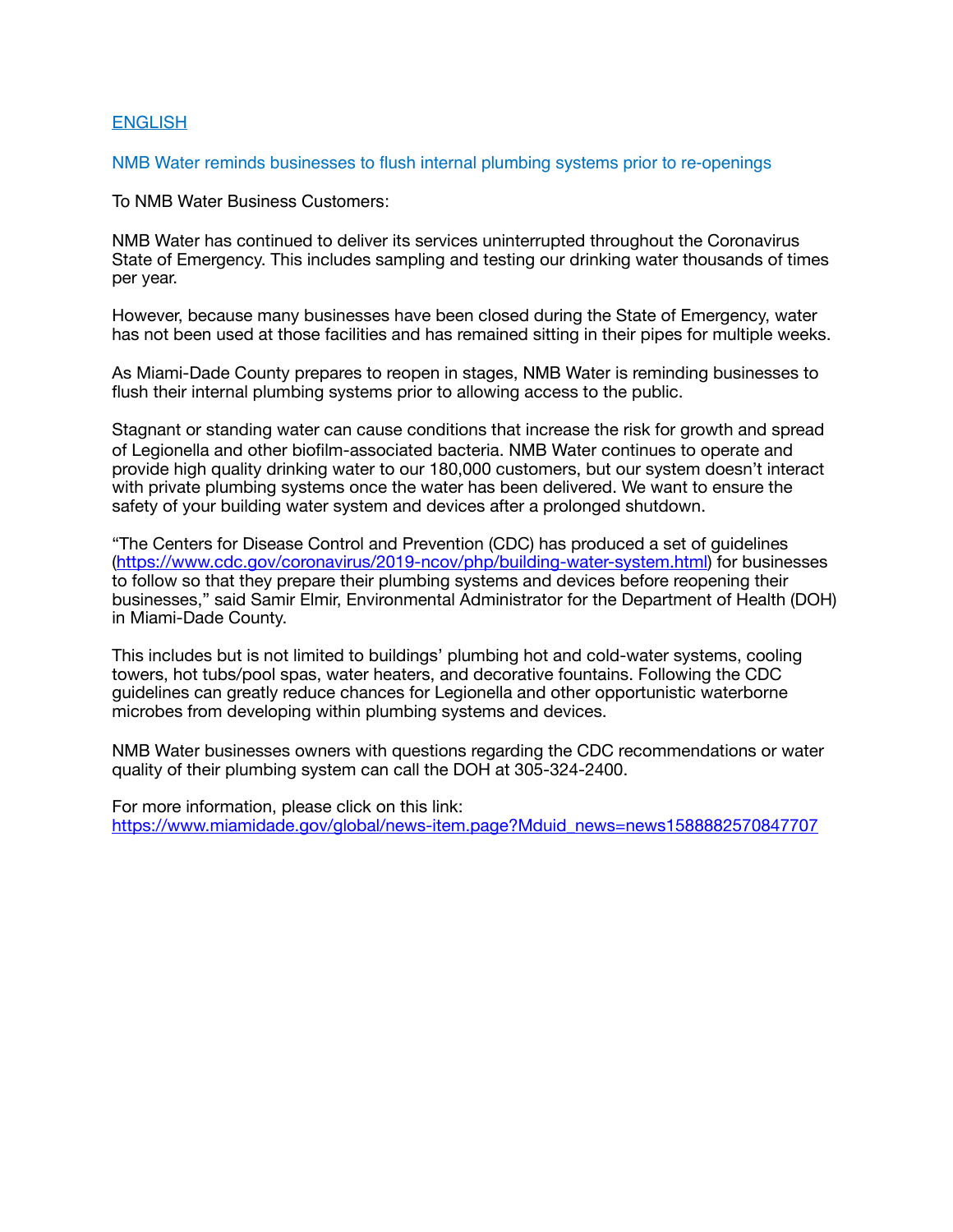### **SPANISH**

NMB Water les recuerda a las empresas que descarguen los sistemas de plomería antes de reabrir.

NMB Water continúa brindando servicios sin interrupciones durante el Estado de Emergencia del Coronavirus. Esto incluye tomar muestras y analizar nuestra agua potable más de 100,000 veces al año.

Debido a que muchos negocios han estado cerrados durante el Estado de Emergencia, el agua no se ha utilizado y ha estado estancada en las tuberías durante varias semanas.

Mientras el Condado de Miami-Dade se prepara para reabrir por etapas, NMB Water les recuerda a las empresas que descarguen sus sistemas de plomería antes de permitir el acceso del público.

El agua estancada puede causar condiciones que elevan el riesgo de crecimiento y propagación de Legionella y otras bacterias. NMB Water continúa trabajando y brindando agua potable de alta calidad a nuestros 180,000 de clientes, pero nuestro sistema no interactúa con los sistemas de plomería privados una vez se entrega el agua. Queremos garantizar la seguridad del sistema y los dispositivos de agua de su edificio después de un cierre prolongado.

"Los Centros para el Control y la Prevención de las Enfermedades (CDC) han elaborado un conjunto de pautas (https://www.cdc.gov/coronavirus/2019-ncov/php/building-water[system.html\) para que las empresas las sigan y preparen sus sistemas y dispositivos d](https://www.cdc.gov/coronavirus/2019-ncov/php/building-water-system.html)e plomería antes de reabrir sus negocios," dijo Samir Elmir, Administrador Ambiental del Departamento de Salud (DOH) en el Condado de Miami-Dade.

Esto incluye, entre otros, los sistemas de plomería de los edificios de agua fría y caliente, torres de enfriamiento, jacuzzis/spas para piscinas, calentadores de agua y fuentes decorativas. Seguir las pautas de los CDC puede reducir en gran medida las posibilidades de que se desarrolle Legionella y otros microbios en el agua dentro de los sistemas y dispositivos de plomería.

Si los dueños tienen preguntas sobre las recomendaciones de los CDC o la calidad del agua de su sistema de plomería, pueden llamar al DOH al 305-324-2400.

Para más información, haz clic aquí: [https://www.miamidade.gov/global/news-item.page?Mduid\\_news=news1588882570847707](https://www.miamidade.gov/global/news-item.page?Mduid_news=news1588882570847707)